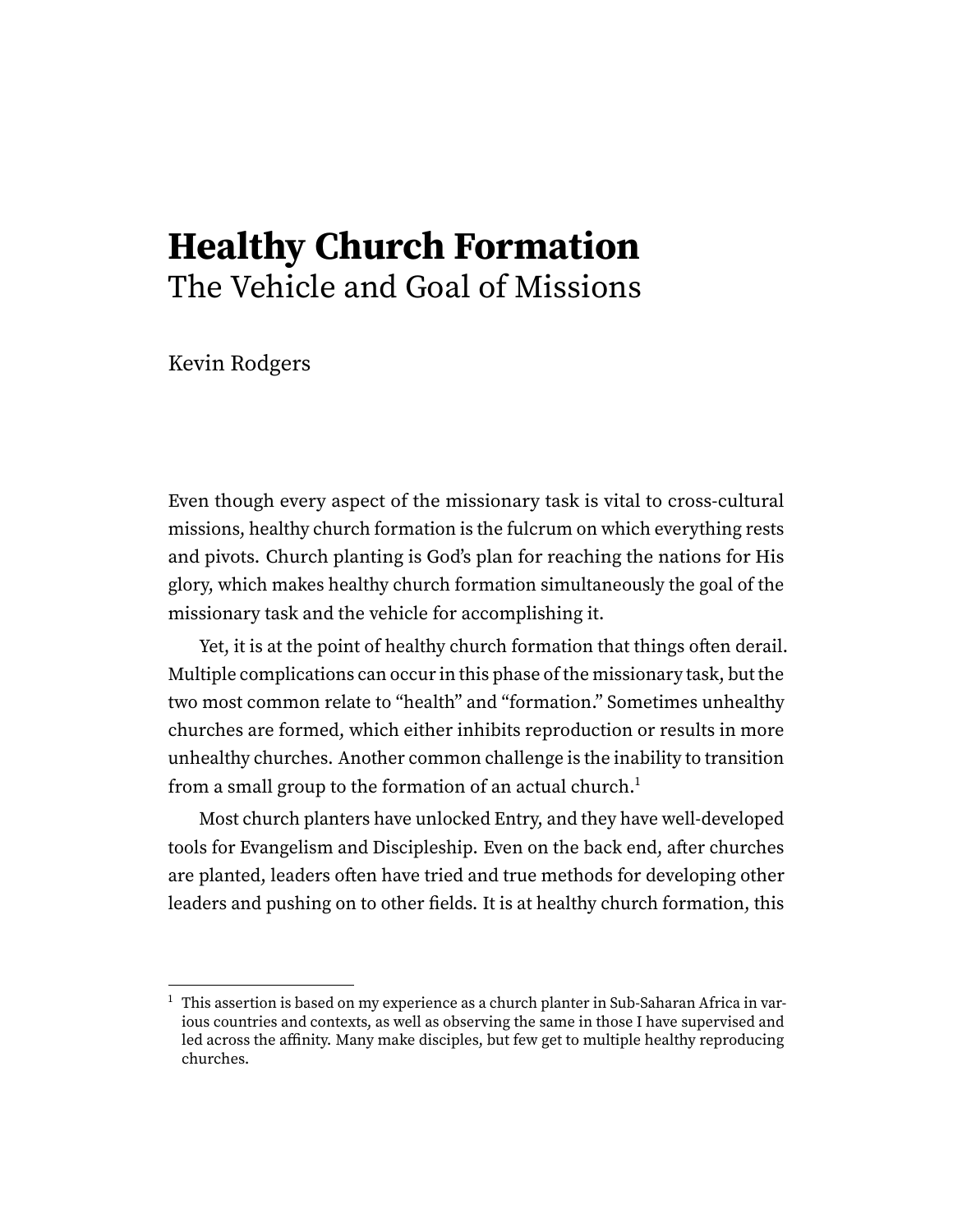most crucial point in the process, where things tend to get fuzzy. Below are some of the areas that get "fuzzy."

## **Critical Errors in Healthy Church Formation**

Sometimes church planters fall short at healthy church formation because they started wrongly in the beginning. The missionary task is too often approached from an individualistic, Western perspective which makes it difficult to move beyond the individual to the actual group. I can enter, I can evangelize, I can disciple, I can train leaders and I can exit... but I cannot be a church. One must move from the "I" to the "we" at that point, and it is difficult to focus on the "we" when everything up to that point has been about the "I".

This individualistic approach to international church planting is problematic at several levels. For example, church planters sometimes project a model of church planting divorced from the sending church, and at times, from the local church on the field. This is true not only in parachurch organizations, but even in denominational sending agencies. Rather than the church planter seeing himself as an extension of the ministry of his sending church(es), he may find the distance and time away from the sending church can create a false sense of autonomy. Eventually, he begins to operate more like a professional, independent operator accountable only to the mission board, rather than a "sent one" from his local church and denomination.

This dissonance also creates a model of missions that is problematic and not reproducible. National partners are unable to lift the curtain and see any existing connection between the missionary and his sending church(es). All they see is a professional, paid, exceptionally trained church planter who suddenly appears in their country.

Church planters who are disconnected from the local church may often focus on the lost to the exclusion of the existing church; they "filter for faithfulness" in individuals and focus on those who might have apostolic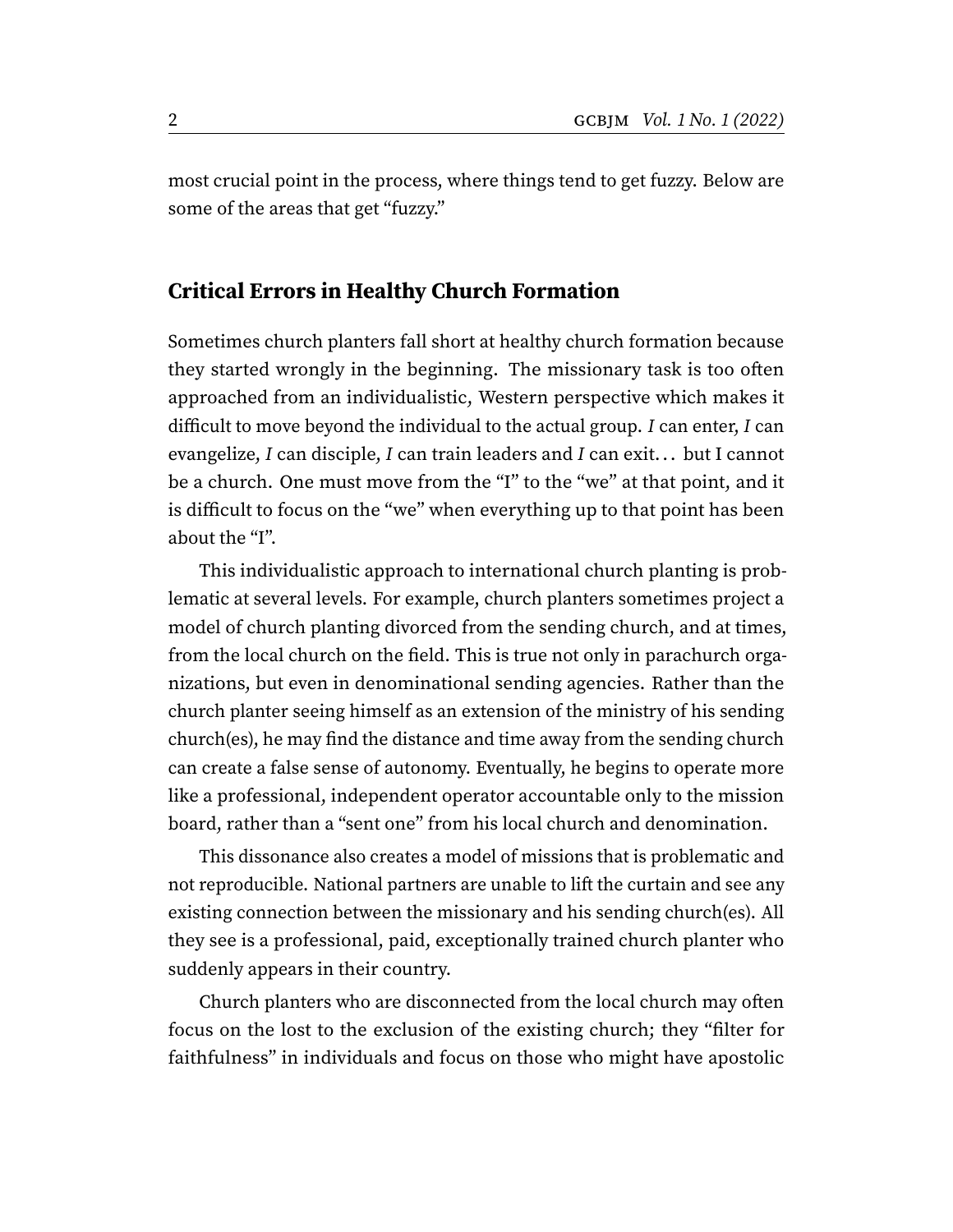gifting ensure reproduction. The problem is not that they filter; it is that they sometimes ignore the existing church in the process. This can lead others to think that the missionary task is just an individual, apostolic task and not also a corporate one. Church planters can fall into the hidden trap of simply reproducing themselves instead of also planting reproducing churches that will plant others.

Obviously, where there is no existing church, it is necessary for individual missionaries to go there and engage in the missionary task. They must enter, evangelize, disciple, and form healthy churches. Those churches need developed leaders, and that same cross-cultural worker should be working towards exit. Yet, healthy exit is dependent upon the formation of a healthy church—a healthy church that sees missions as integral to its health. This is the only way to ensure a continued generational witness in that location and to create churches that will one day send out their own missionaries to the ends of the earth. In short, international church planting is not just the purview of the apostolic worker. It is also the responsibility of the existing church to plant more churches. Healthy churches have reproduction as a part of their DNA.

<span id="page-2-3"></span><span id="page-2-2"></span>Ed Stetzer addresses this in Planting Missional Churches.<sup>[2](#page-2-0)</sup> Stetzer refers to Jack Redford's approach in his influential 1978 work Planting New Churches.<sup>[3](#page-2-1)</sup> While the book is more practical than theological, Redford lays out a 9-step method for existing churches to plant new ones. His steps are simple, like forming a missions committee, selecting the new location, sending church members to cultivate the new field, etc. While Redford focused on the Western context, his work was contextualized for Africa by Claylan Coursey

<span id="page-2-0"></span><sup>&</sup>lt;sup>[2](#page-2-2)</sup> Ed Stetzer, Planting Missional Churches: Your Guide to Starting Churches that Multiply (Nashville: B&H Academic, 2016).

<span id="page-2-1"></span><sup>&</sup>lt;sup>[3](#page-2-3)</sup> Jack Redford, Planting New Churches (Nashville: Baptist Sunday School Board, 1979).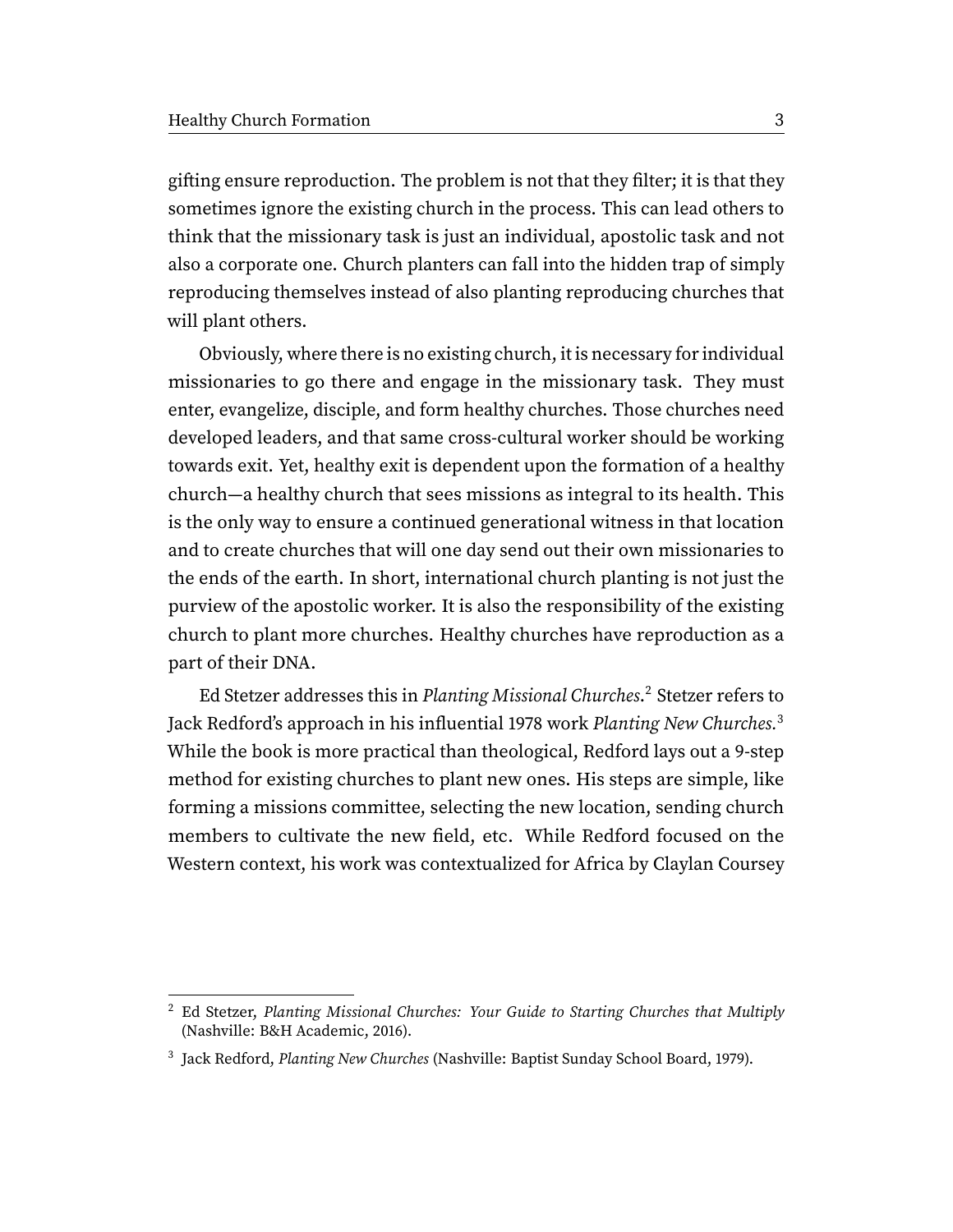<span id="page-3-3"></span>in How Churches Can Start Churches.<sup>[4](#page-3-0)</sup> Redford's book is a call for a corporate approach that involves the entire congregation in church planting.

<span id="page-3-4"></span>In the '90s, though, the church planting conversation shifted to focus on the role of individual church planters instead of churches planting churches. As Stetzer puts it, "the entrepreneurial planter became more central."[5](#page-3-1) Today, in international missions, the focus is almost exclusively on the apostolic type of church planter and his role in starting new churches. Stetzer rightly advocates for balance and a both/and approach when it comes to church planting.<sup>[6](#page-3-2)</sup> Churches should involve the entire body in planting other churches locally and send entrepreneurial (apostolic) church planters to plant where there are no existing churches.

<span id="page-3-5"></span>While Stetzer is speaking primarily to a North American context, much can be applied to international missions. Cross-cultural missionaries are naturally apostolic as they are sent to unreached people groups, cross cultural boundaries, and learn new languages. It is difficult for local churches to go to the ends of the earth and start new churches. Yet, without careful explanation, the missionary might unwittingly give new churches a model of church planting that is incomplete. There is a definite, vital role for "sent out ones" to go where no one has ever gone. However, there is also a need for every new church to have missions as a part of its DNA and to be simultaneously involved in the missionary task in its local context while sending missionaries to the ends of the earth.

<span id="page-3-0"></span>[<sup>4</sup>](#page-3-3) Claylan Coursey, How Churches Can Start Churches: An Easy Eight-Step Plan for Beginning New Churches (Kenya: Self Published, 1984).

<span id="page-3-1"></span><sup>&</sup>lt;sup>[5](#page-3-4)</sup> Ed Stetzer, "Should Church Planting Be Done Through People or Through Churches?" Christianity Today n.p. [cited 29 Aug. 2020]. Online: [https://www.christianitytoday.com/](https://www.christianitytoday.com/edstetzer/2020/january/should-church-planting-be-done-through-people-or-through-ch.html) [edstetzer/2020/january/should-church-planting-be-done-through-people-or-through](https://www.christianitytoday.com/edstetzer/2020/january/should-church-planting-be-done-through-people-or-through-ch.html)[ch.html](https://www.christianitytoday.com/edstetzer/2020/january/should-church-planting-be-done-through-people-or-through-ch.html)

<span id="page-3-2"></span>[<sup>6</sup>](#page-3-5) Ibid.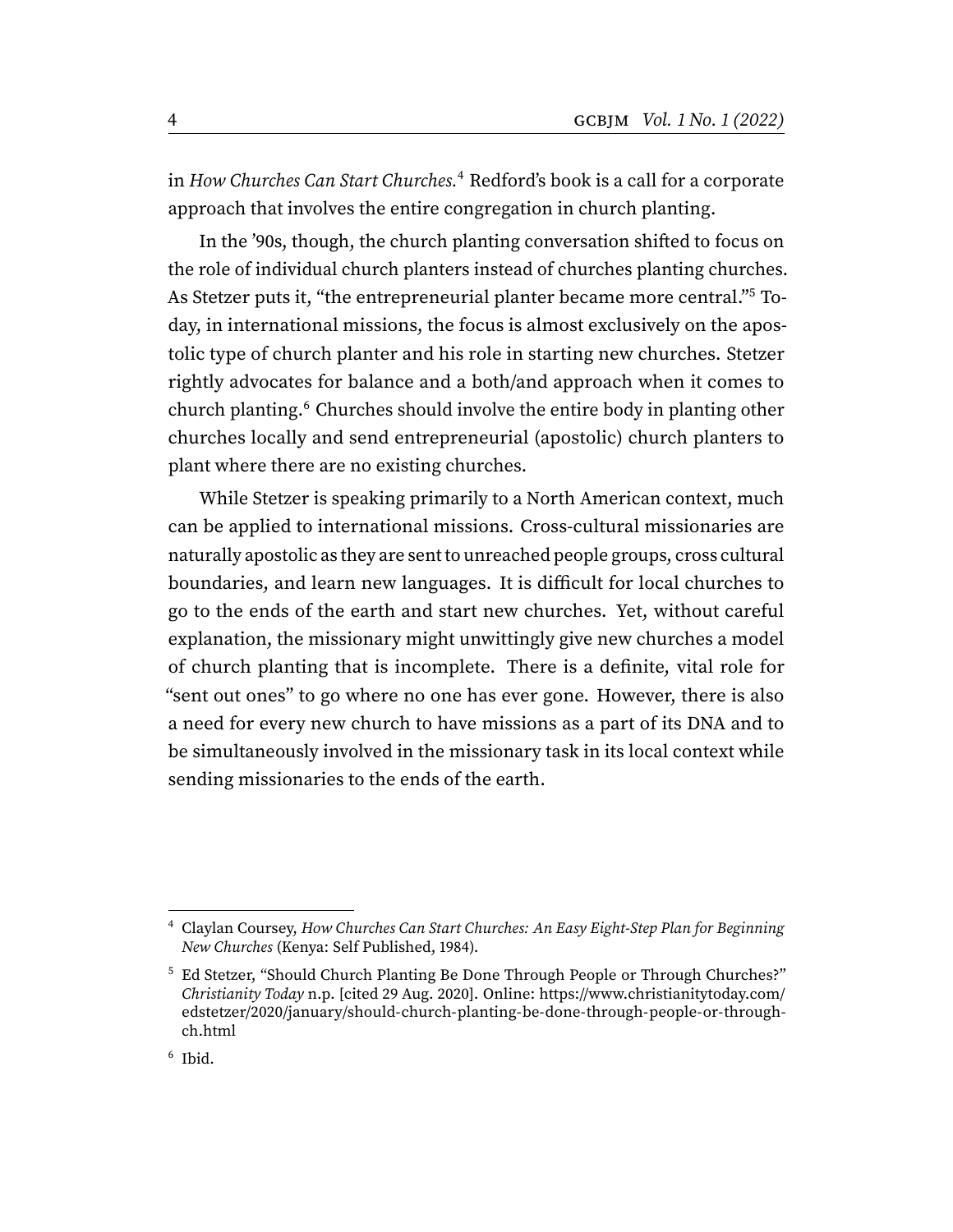### **Missions as a Characteristic of Healthy Church**

<span id="page-4-5"></span>Much has been written recently on the various attributes of a healthy church. However, the importance of a missions DNA is often missing in the discussion. In Mark Dever's Nine Marks of a Healthy Church,<sup>[7](#page-4-0)</sup> evangelism is one of those nine marks, but there is no mention of missions being a characteristic of health.<sup>[8](#page-4-1)</sup> Yet, reproduction and the ability to self-propagate have long been seen as a core component of the local church.<sup>[9](#page-4-2)</sup>

<span id="page-4-7"></span><span id="page-4-6"></span>At the other end of the spectrum, those focused on rapid reproduction are also talking about church health, but they do not emphasize missions as one of those characteristics. As in Dever's book, there is an emphasis on evangelism in the local church, but the driver and implementer of missionary advance is the "sent one" and not the local church. The church circle tool used by groups like "No Place Left," for example, is valuable in helping churches assess their own health.<sup>[10](#page-4-3)</sup> While there are many variations of this tool, most include nine characteristics—but missions is typically not included as an attribute of a healthy church.<sup>[11](#page-4-4)</sup>

<span id="page-4-9"></span><span id="page-4-8"></span><span id="page-4-0"></span>Mark Dever, Nine Marks of a Healthy Church (Wheaton: Crossway, 2013).

<span id="page-4-1"></span> $8\text{ The nine marks came out of a letter Dever sent to a church outlining the nine characteris 8\text{ The nine marks came out of a letter Dever sent to a church outlining the nine characteris$ tics they should look for in a new pastor. Building on that concept of church leaders who emulate those nine characteristics, he later wrote the book. There are many characteristics that could be added, but missional focus is one that is lacking in his text.

<span id="page-4-2"></span>[<sup>9</sup>](#page-4-7) Henry Venn and Rufus Anderson are credited with the formulation of the Three-Self model. "Early on, Henry Venn and Rufus Anderson called for the planting of indigenous churches that were self-supporting, self-governing, and self-propagating. These three 'selves' became the watchwords for progressive missions and led to the development of autonomous churches around the world." Paul G. Hiebert, Anthropological Reflections on Missiological Issues (Grand Rapids: Baker Books, 1994), 58. These concepts were further developed by Dixon Hoste, Jonathan Nevius and Rolland Allen. For a current critique of the Three-Self model see Robert Reese, "The Surprising Relevance of the Three-Self Formula," Mission Frontiers 29:4 (2007): 25–27.

<span id="page-4-3"></span><sup>&</sup>lt;sup>[10](#page-4-8)</sup> See the NPL presentation at<https://noplaceleft.net/nf-4-fields-training-videos/>

<span id="page-4-4"></span> $11$  This is due in part to their desire to use the Jerusalem church in Acts 2:36–47 as the healthy church model. In fairness to NPL, they only include the characteristics covered in that passage. Their nine characteristics are different from Dever's. Their desire is not to create an exhaustive ecclesiology with the church circle tool, but to offer a reproducible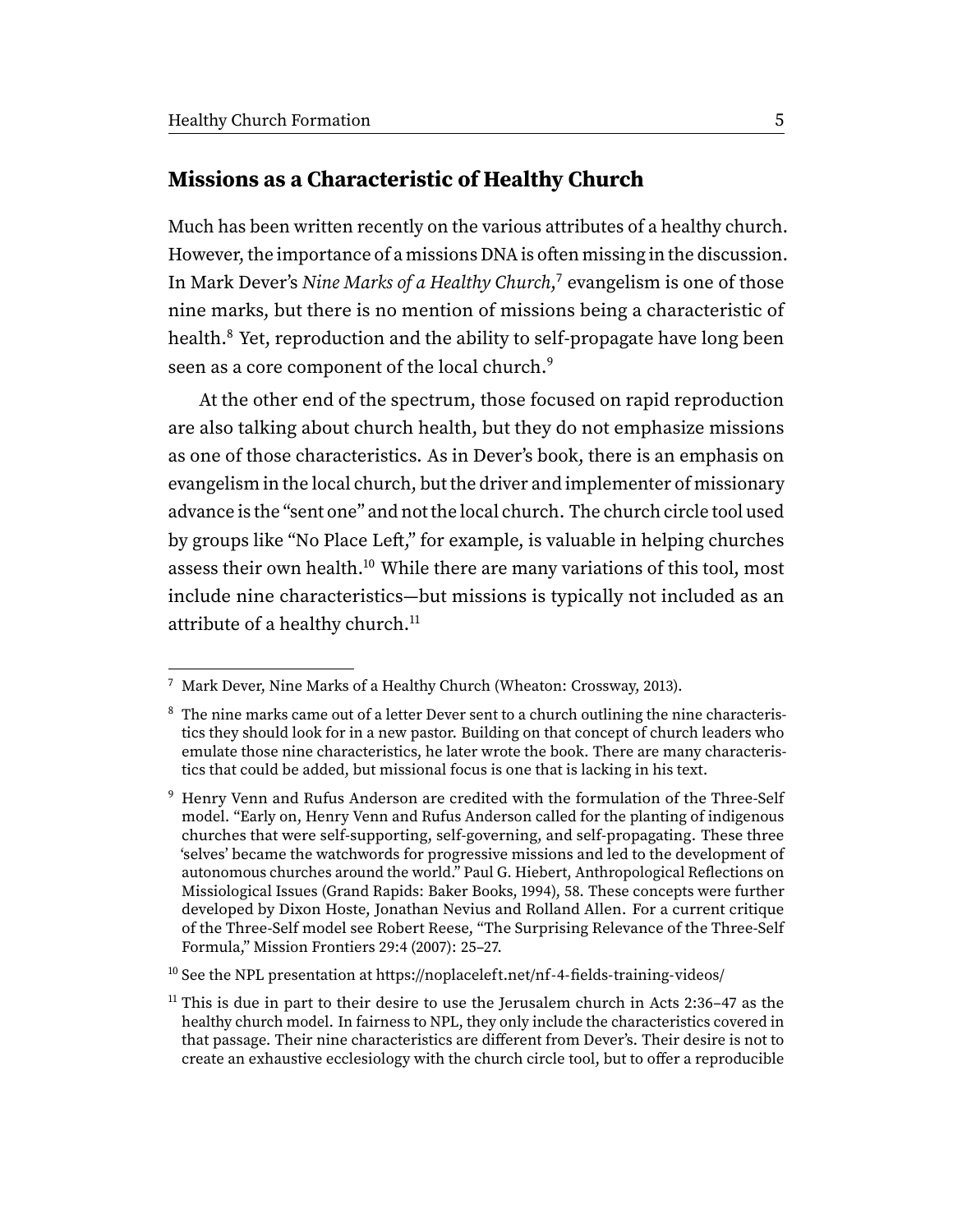<span id="page-5-2"></span>A better approach is found in the IMB's own Foundations document.<sup>[12](#page-5-0)</sup> In this document, the local church reflects twelve characteristics of a healthy church. One of those is Biblical Mission. The church is responsible for reaching the lost around them through evangelism, and it is also responsible for reproducing itself locally through planting other healthy churches. Additionally, the church must send out and support those called to be "sent ones." The church should pray for them as they go to the nations and look for healthy ways to work alongside them through volunteer projects where they serve As people are won to Christ in that cross-cultural context, discipled and formed into healthy churches, those new churches must also be infused with a missional DNA where all believers see themselves as "on mission" and support those who are sent out to be "on mission" in far-flung places.

#### **Biblical Examples of Healthy Church Formation**

<span id="page-5-3"></span>When reviewing the New Testament account, there are at least 33 local church congregations mentioned.<sup>[13](#page-5-1)</sup> While there is great diversity in each situation, one can see at least three patterns that emerged: organic church formations, churches planting other churches, and "sent-ones" intentionally planting churches on missionary visits.

Organic Church Planting: It is commonly recognized that many churches in the New Testament were formed by believers who were scattered by persecution (See Acts 11:19). The ethos of those early believers was to spread the gospel wherever they traveled, and this resulted in disciples made and churches planted. These were not intentional church planting missions,

method that can be easily utilized in the formation of churches. However, NPL's vision is not churches planting churches but apostolically oriented disciples making disciples. Missions is more defined as the work of the individual believer (or church planter) than as the work of a corporate body.

<span id="page-5-0"></span><sup>&</sup>lt;sup>[12](#page-5-2)</sup> IMB, Foundations, 61-64.

<span id="page-5-1"></span> $13$  For an exhaustive list see,<https://www.bible.ca/ntx-directory-of-churches-in-bible.htm>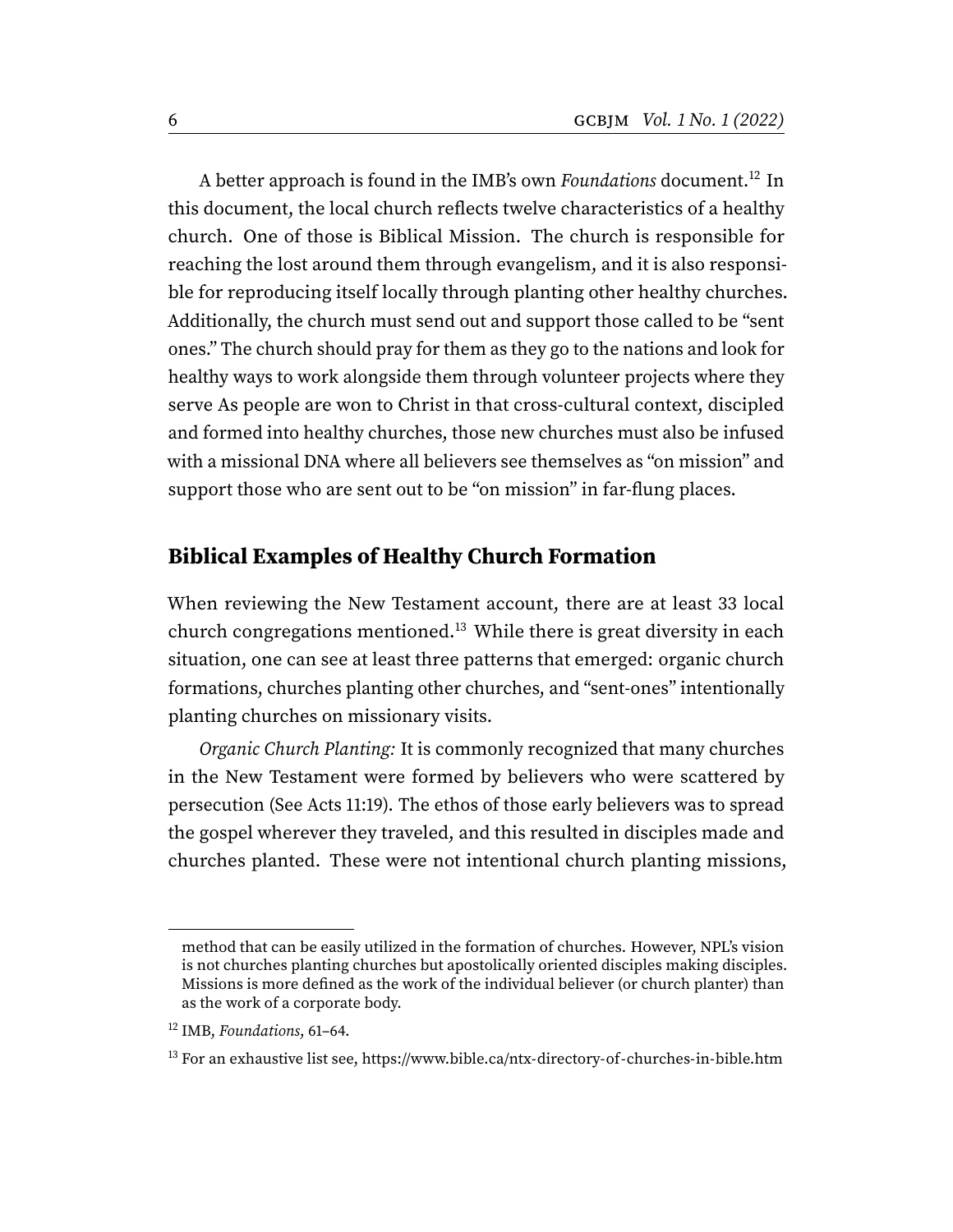but examples of believers being intentional in their witness as they were scattered.

<span id="page-6-2"></span>There were also other organic ways that the church spread. Greg MaGee notes that the church in Rome was likely planted by Jews from Rome who had been exposed to the gospel while visiting Jerusalem on the day of Pentecost.<sup>[14](#page-6-0)</sup> There were likely other examples of believers traveling for different reasons to various places and taking the gospel with them. Consider all those in Jerusalem at Pentecost who eventually returned to their place of origin, as well as future visitors to Jerusalem who encountered the early church and then reproduced that model back in their hometown.

Churches Planting Churches: There are also examples of churches planting churches in the New Testament. The clearest example lies in the ministry of the church in Colossae. The church in Colossae was not founded by Paul, and many scholars contend that Epaphras (a disciple of Paul) was the planter and pastor of this church. While Colossae was likely planted by an individual, it seems that this church and its influence spread to the nearby cities of Laodicea and Hierapolis. where other churches were planted as well.<sup>[15](#page-6-1)</sup>

<span id="page-6-3"></span>Intentional Church Planting Missions: These would include the various missionary journeys of Paul and the missionary journeys of Peter and others. Peter was instrumental in the birth of the church in Lydda, Joppa, and Caesarea. Paul, along with Barnabas, Silas, Luke and others serve as the prime example of the classic missionary band sent to intentionally take the gospel to the pioneer places of his day. While this is a vital approach that should continue, it is not the only way that churches were formed in the New Testament.

<span id="page-6-0"></span><sup>&</sup>lt;sup>[14](#page-6-2)</sup> Greg MaGee, "The Origins of the Church at Rome," Bible.org, n.p. [cited 29 July 2021]. Online: [https://bible.org/article/origins-church-rome#P100\\_28698](https://bible.org/article/origins-church-rome#P100_28698)

<span id="page-6-1"></span><sup>&</sup>lt;sup>[15](#page-6-3)</sup> Richard Melick, *Philippians, Colossians, Philemon* (NAC, Vol. 32: Holman Reference, 1991), 163–64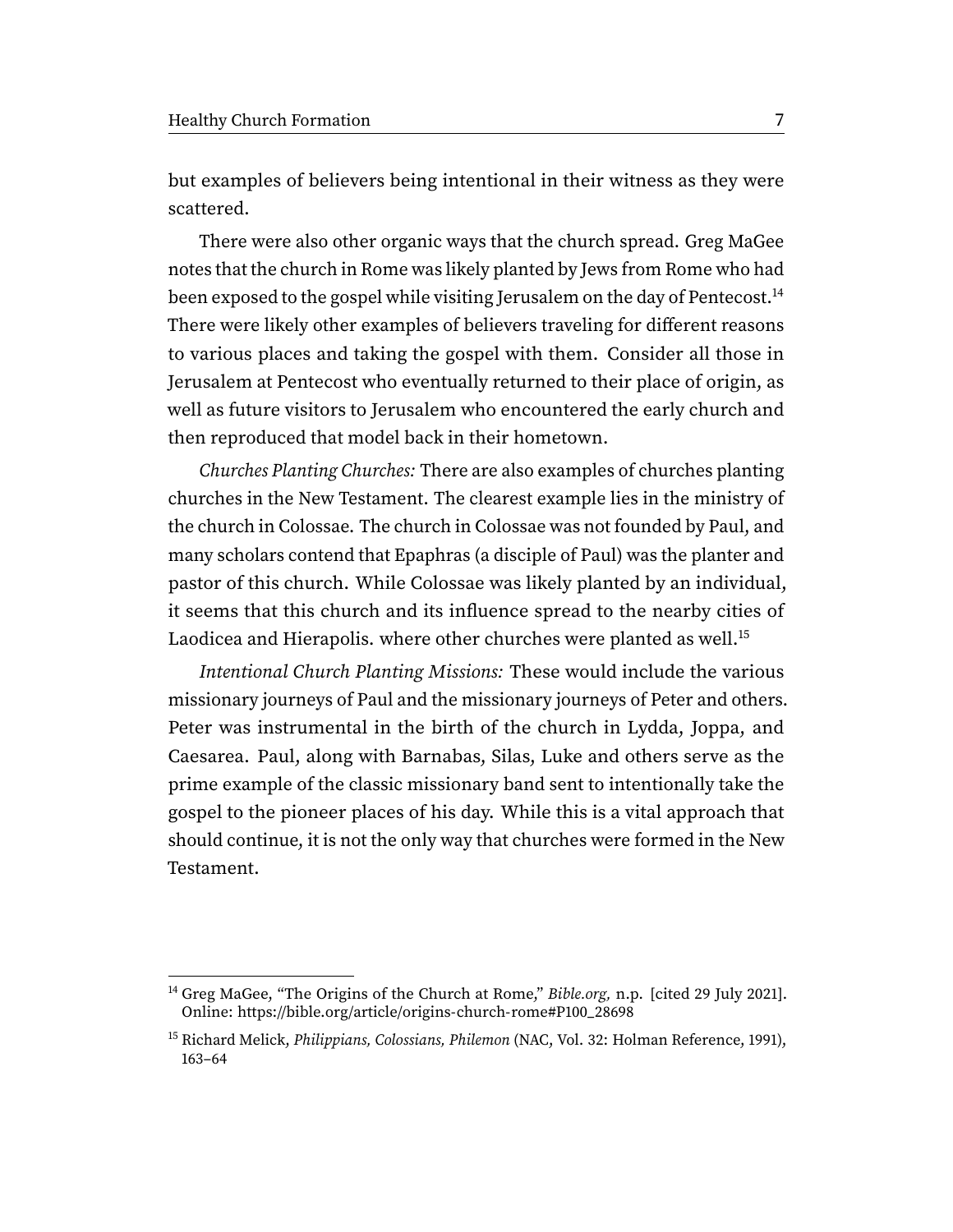#### **A Call for a Holistic Model Embedded in the Church**

In the New Testament, the prominence of the local church and its focus on Biblical Missions is undeniable. Whether it was churches forming new churches, mission teams sent out by churches, or God-ordained encounters between people and local churches, the local church (not individuals) stands at the center of gospel expansion around the world. Some tend to focus on the "sent out ones" in passages like Paul's first missionary journey in Acts 13 while forgetting that the story started with a local church that sent them. The very term "sent one" implies a sender. God sends, but He has chosen to do so through His church.

The biblical model of church planting is a holistic one where local churches multiply locally as they also send out cross-cultural, apostolic workers to distant, unreached places. Yet, with our culture's overemphasis on professionalism and individualism, many churches in the West believe that church planting is the sole purview of those they pay to do it, whether at home or abroad. Disciple-making movements that emphasize individual believers on mission unwittingly make the same error by focusing solely on the individual's responsibility to the exclusion of the corporate body's role in church planting. On the mission field, this leads to people bypassing the local church to get to the lost, instead of mobilizing the local church to do her part to reach the lost around her. The result is an unhealthy church in the West and an unhealthy church planted in the world.

#### **Conclusion**

Healthy Church Formation and Missions go hand in hand. If one fails to emphasize a missional ethos in the churches planted, then those churches will neither be healthy nor reproduce. The New Testament draws a clear connection between missions, church planting, sent-ones, and the local church. Paul's first missionary journey (Acts 13) is often cited as an example of individual missionaries going to the ends of the earth. Yet, those early